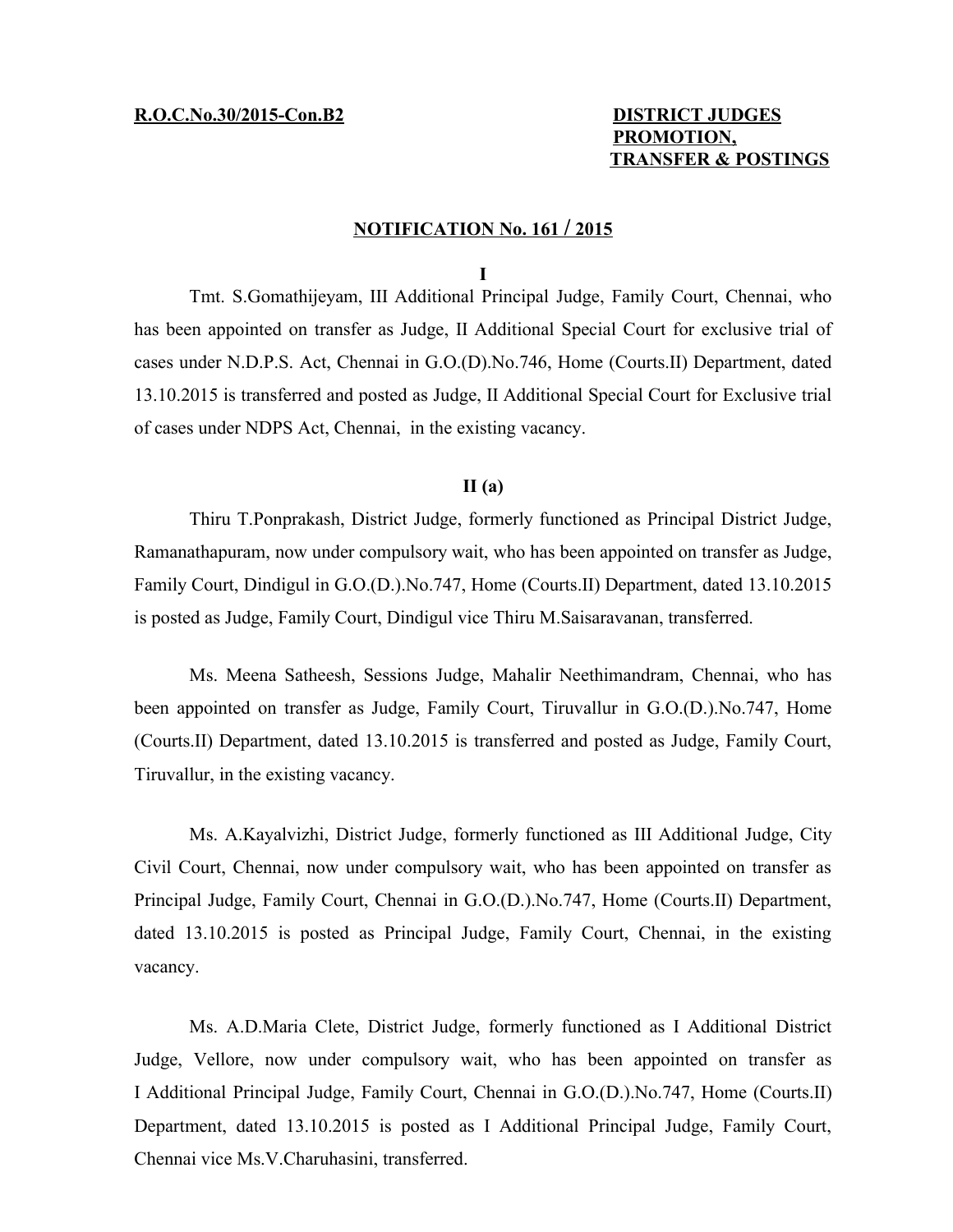Ms. V.Thilaham, District Judge, formerly functioned as II Additional District Judge, Tirupppur, now under compulsory wait, who has been appointed on transfer as Judge, Family Court, Tiruchirappalli in G.O.(D.).No.747, Home (Courts.II) Department, dated 13.10.2015 is transferred and posted as Judge, Family Court, Tiruchirappalli, in the existing vacancy.

### **II (b)**

Thiru K.Singaraj, Senior Civil Judge, formerly functioned as Chief Judicial Magistrate, Tiruppur, now under compulsory wait, who has been promoted as District Judge (Entry Level), on *ad hoc* basis*,* in the Tamil Nadu State Judicial Service, under 65% quota, vide G.O.(D).No.225, Public (Special-A) Department, dated 11.6.2015 and appointed on transfer as Judge, Family Court, Srivilliputhur in G.O.(D.).No.747, Home (Courts.II) Department, dated 13.10.2015, is posted as Judge, Family Court, Srivilliputhur, in the existing vacancy.

Thiru R.Chandran, Senior Civil Judge, functioning as Additional Judicial Member, Sales Tax Appellate Tribunal, Coimbatore, who has been promoted as District Judge (Entry Level), on *ad hoc* basis*,* in the Tamil Nadu State Judicial Service, under 65% quota, vide G.O.(D).No.225, Public (Special-A) Department, dated 11.6.2015 and appointed on transfer as Judge, Family Court, Dharmapuri in G.O.(D.).No.747, Home (Courts.II) Department, dated 13.10.2015, is transferred and posted as Judge, Family Court, Dharmapuri, in the existing vacancy.

Thiru B.Rajavel, Senior Civil Judge, formerly functioned as Chief Judicial Magistrate, Dindigul, now under compulsory wait, who has been promoted as District Judge (Entry Level), on *ad hoc* basis*,* in the Tamil Nadu State Judicial Service, under 65% quota, vide G.O.(D).No.225, Public (Special-A) Department, dated 11.6.2015 and appointed on transfer as Judge, Family Court, Sivagangai in G.O.(D.).No.747, Home (Courts.II) Department, dated 13.10.2015, is posted as Judge, Family Court, Sivagangai, in the existing vacancy.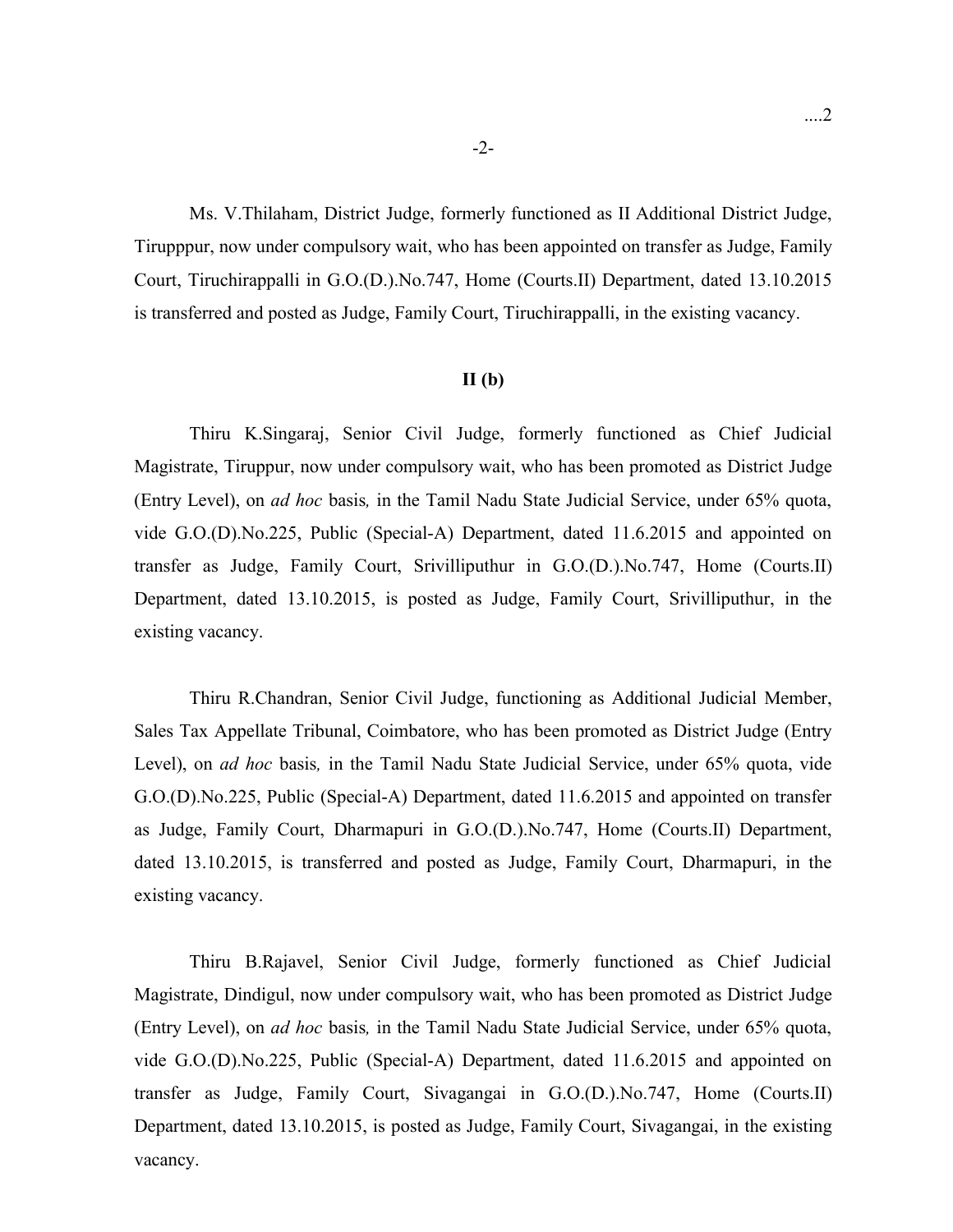Thiru K.Jeyakumar, Senior Civil Judge, formerly functioned as Additional Chief Judicial Magistrate, Madurai, now under compulsory wait, who has been promoted as District Judge (Entry Level), on *ad hoc* basis*,* in the Tamil Nadu State Judicial Service, under 65% quota, vide G.O.(D).No.225, Public (Special-A) Department, dated 11.6.2015 and appointed on transfer as Judge, Family Court, Erode in G.O.(D.).No.747, Home (Courts.II) Department, dated 13.10.2015, is posted as Judge, Family Court, Erode, in the existing vacancy.

Ms.Irusan Poonguzhali, Senior Civil Judge, formerly functioned as Special Judge, Special Court for trial of cases under Prevention of Corruption Act, Chennai, now under compulsory wait, who has been promoted as District Judge (Entry Level), on *ad hoc* basis*,* in the Tamil Nadu State Judicial Service, under 65% quota, vide G.O.(D).No.225, Public (Special-A) Department, dated 11.6.2015 and appointed on transfer as III Additional Principal Judge, Family Court, Chennai in G.O.(D.).No.747, Home (Courts.II) Department, dated 13.10.2015 is posted as III Additional Principal Judge, Family Court, Chennai, vice Ms.S.Gomathijeyam, transferred.

**DATED : 14.10.2015. REGISTRAR GENERAL**

# **HIGH COURT, MADRAS.** Sd/- P.KALAIYARASAN,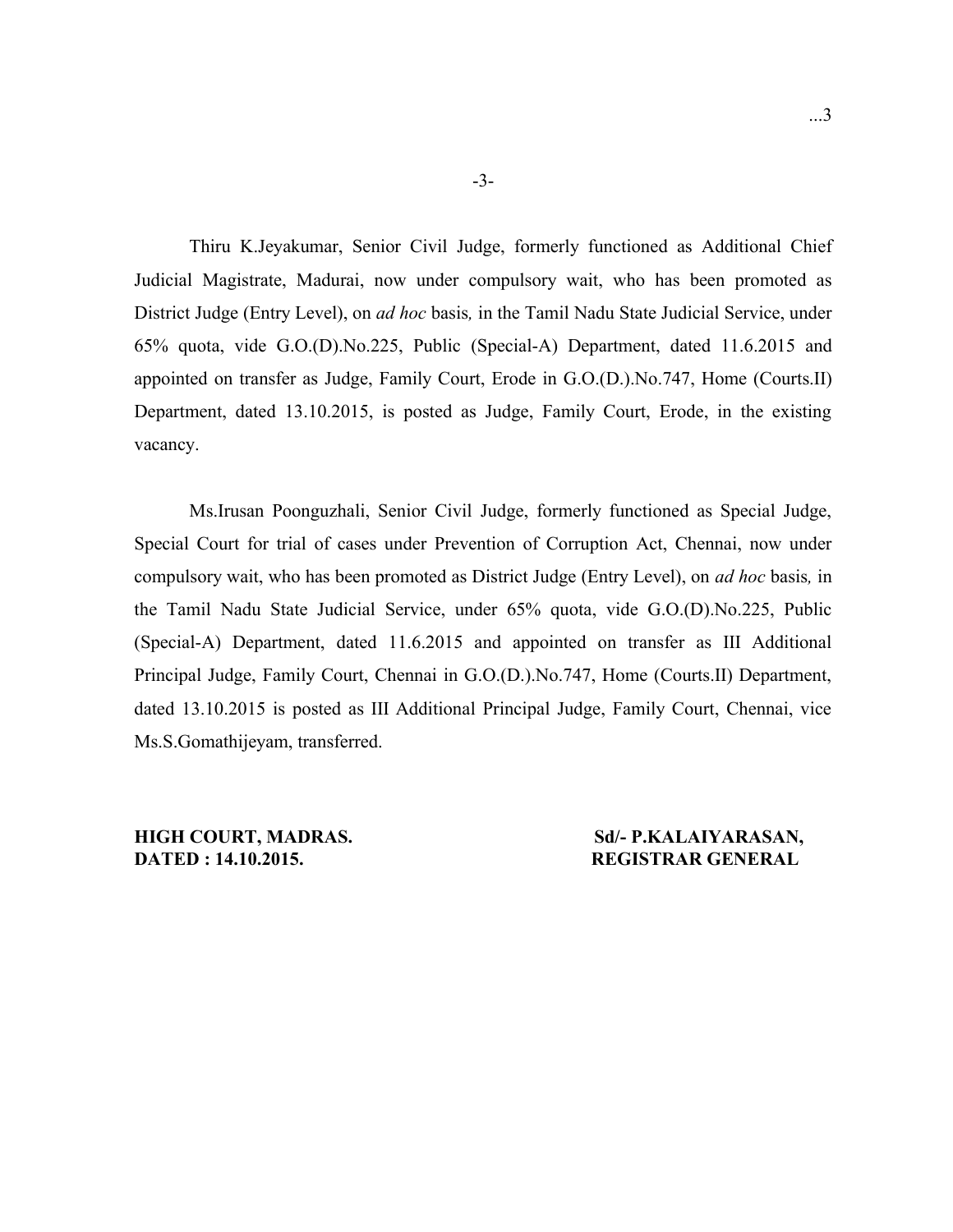### **R.O.C.No.30/2015-Con.B2**

### **OFFICIAL MEMORANDUM**

- Sub: Courts and Judges District Judges Promotion, Transfer and postings Notification issued - Joining instructions – Issued.
- Ref: 1. High Court's Notification No.130 / 2015, dated : 26.08.2015.
	- 2. High Court's Official Memorandum in R.O.C.No.30/2015- Con.B2, dated 26.08.2015.
		- 3. High Court's Official Memorandum in R.O.C.No.30/2015- Con.B2, dated 11.09.2015.
		- 4. High Court's Notification No. 161 / 2015, dated : 14.10.2015. .............

Ms. Irusan Poonguzhali, Senior Civil Judge, formerly functioned as Special Judge, Special Court for trial of cases under Prevention of Corruption Act, Chennai, now under compulsory wait, who has been promoted as District Judge (Entry Level) on adhoc basis and posted as III Additional Principal Judge, Family Court, Chennai in the High Court's Notification 4<sup>th</sup> cited above, is required to take charge of the post of III Additional Principal Judge, Family Court, Chennai from Tmt.S.Gomathijeyam, III Additional Principal Judge, Family Court, Chennai, on 15.10.2015 F.N., without fail.

On relief, Tmt.S.Gomathijeyam, who has been transferred and posted as Judge, II Additional Special Court for exclusive trial of cases under N.D.P.S. Act, Chennai in the High Court's Notification 4<sup>th</sup> cited above, is required to take charge of the post of Judge, II Additional Special Court for exclusive trial of cases under N.D.P.S. Act, Chennai, immediately, on the same day.

Thiru T.Ponprakash, District Judge, formerly functioned as Principal District Judge, Ramanathapuram, now under compulsory wait, who has been posted as Judge, Family Court, Dindigul in the High Court's Notification  $4<sup>th</sup>$  cited above, is required to take charge of the post of Judge, Family Court, Dindigul, from Thiru M.Saisaravanan, Judge, Family Court, Dindigul, immediately, without fail.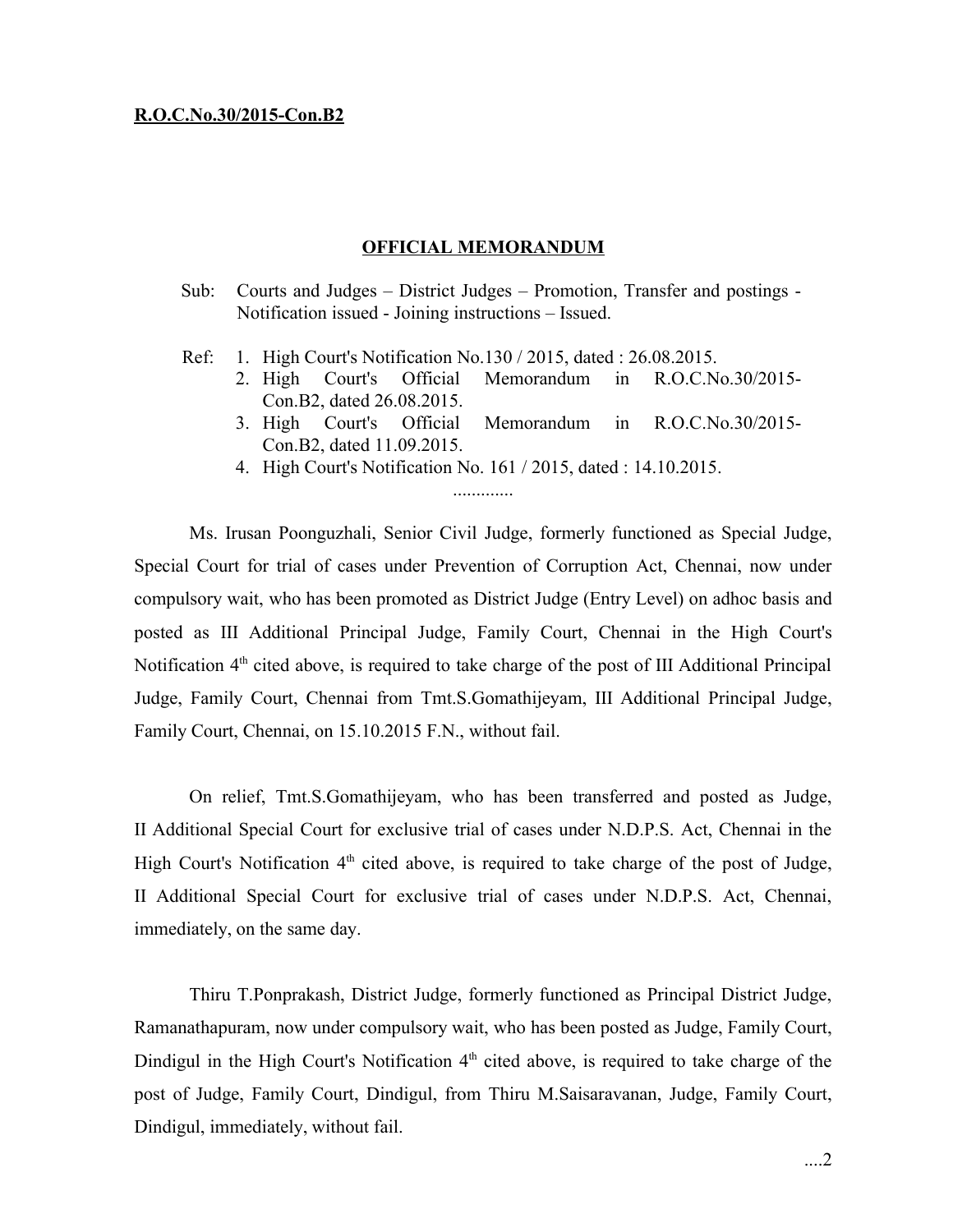On relief from the post of Judge, Family Court, Dindigul, Thiru M.Saisaravanan, who has been transferred and posted as Additional District Judge, Dindigul, in the High Court's Notification 1<sup>st</sup> cited above, is required to take charge of the post of Additional District Judge, Dindigul, immediately, on the same day.

Ms.Meena Satheesh, Sessions Judge, Mahalir Neethimandram, Chennai, who has been transferred and posted as Judge, Family Court, Tiruvallur in the High Court's Notification 4<sup>th</sup> cited above, is required to hand over charge of her post to any of the Additional Judge, City Civil Court, Chennai / District Judge, as the case may be, and take charge of the post of Judge, Family Court, Tiruvallur, immediately, without availing full joining time.

Ms.A.Kayalvizhi, District Judge, formerly functioned as III Additional Judge, City Civil Court, Chennai, now under compulsory wait, who has been posted as Principal Judge, Family Court, Chennai in the High Court's Notification  $4<sup>th</sup>$  cited above, is required to take charge of the post of Principal Judge, Family Court, Chennai, on 15.10.2015 F.N., without fail.

Tmt.A.D.Maria Clete, District Judge, formerly functioned as I Additional District Judge, Vellore, now under compulsory wait, who has been posted as I Additional Principal Judge, Family Court, Chennai in the High Court's Notification 4<sup>th</sup> cited above, is required to take charge of the post of I Additional Principal Judge, Family Court, Chennai, from Ms.V.Charuhasini, I Additional Principal Judge, Family Court, Chennai, immediately, without fail.

On relief from the post of I Additional Principal Judge, Family Court, Chennai, Ms.V.Charuhasini, who has been transferred and posted as II Additional Judge, City Civil Court, Chennai in the High Court's Notification 1<sup>st</sup> cited above, is required to take charge of the post of II Additional Judge, City Civil Court, Chennai, immediately, on the same day.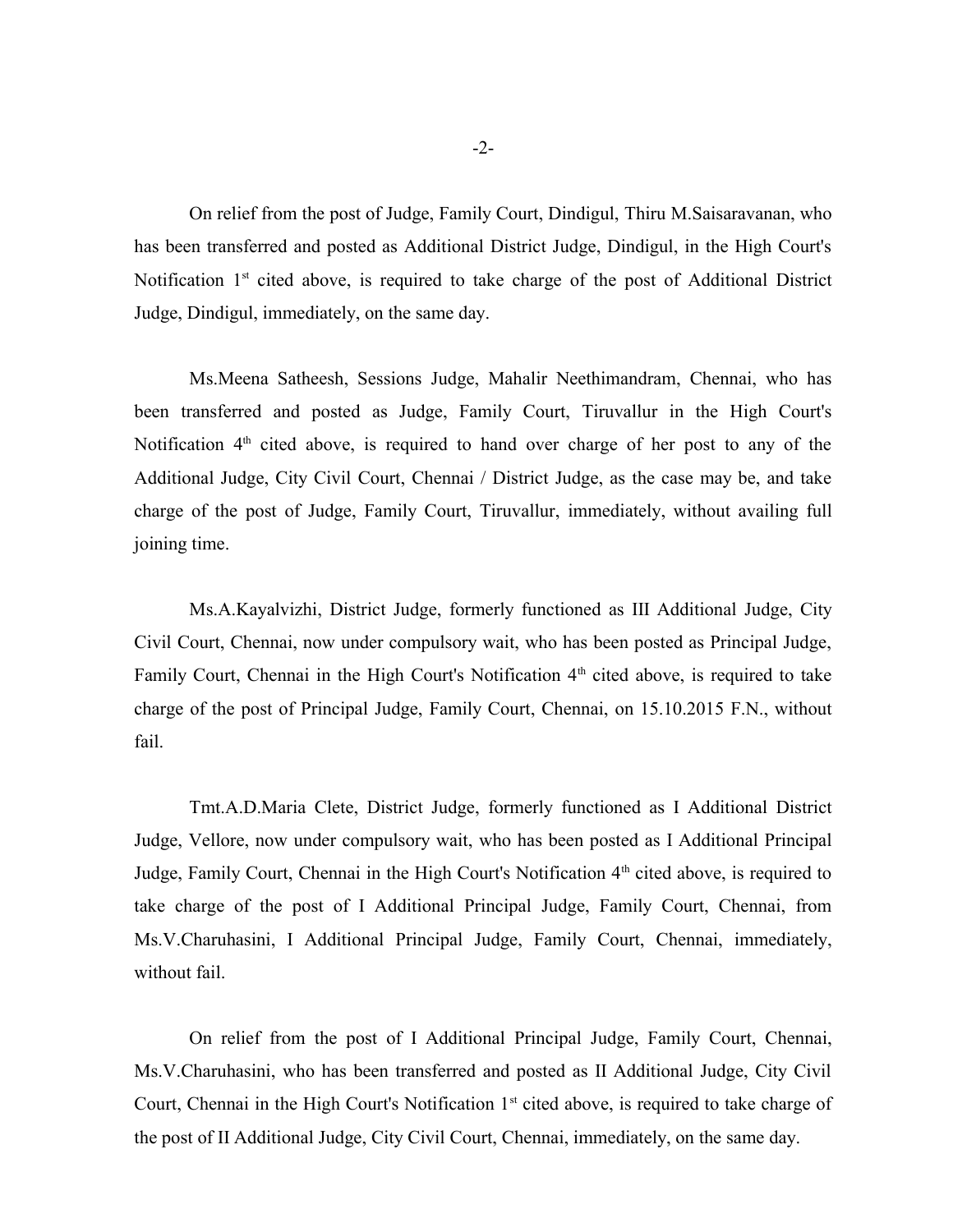Ms.V.Thilaham, District Judge, formerly functioned as II Additional District Judge, Tiruppur, now under compulsory wait, who has been posted as Judge, Family Court, Tiruchirappalli in the High Court's Notification 4<sup>th</sup> cited above, is required to take charge of the post of Judge, Family Court, Tiruchirappalli, immediately, without fail.

Thiru K.Singaraj, Senior Civil Judge, formerly functioned as Chief Judicial Magistrate, Tiruppur, now under compulsory wait, who has been promoted as District Judge (Entry Level) on adhoc basis and posted as Judge, Family Court, Srivilliputhur in the High Court's Notification 4<sup>th</sup> cited above, is required to take charge of the post of Judge, Family Court, Srivilliputhur, immediately, without fail.

Thiru R.Chandran, Senior Civil Judge, functioning as Additional Judicial Member, Sales Tax Appellate Tribunal, Coimbatore, who has been promoted as District Judge (Entry Level) on adhoc basis and posted as Judge, Family Court, Dharmapuri in the High Court's Notification  $4<sup>th</sup>$  cited above, is required to hand over charge of his post to the any of the nearest Sub Judges, Coimbatore immediately and take charge of the post of Judge, Family Court, Dharmapuri, immediately, without availing full joining time.

Thiru B.Rajavel, Senior Civil Judge, formerly functioned as Chief Judicial Magistrate, Dindigul, now under compulsory wait, who has been promoted as District Judge (Entry Level) on adhoc basis and posted as Judge, Family Court, Sivagangai in the High Court's Notification 4<sup>th</sup> cited above, is required to take charge of the post of Judge, Family Court, Sivagangai, immediately, without fail.

Thiru K.Jeyakumar, Senior Civil Judge, formerly functioned as Additional Chief Judicial Magistrate, Madurai, now under compulsory wait, who has been promoted as District Judge (Entry Level) on adhoc basis and posted as Judge, Family Court, Erode in the High